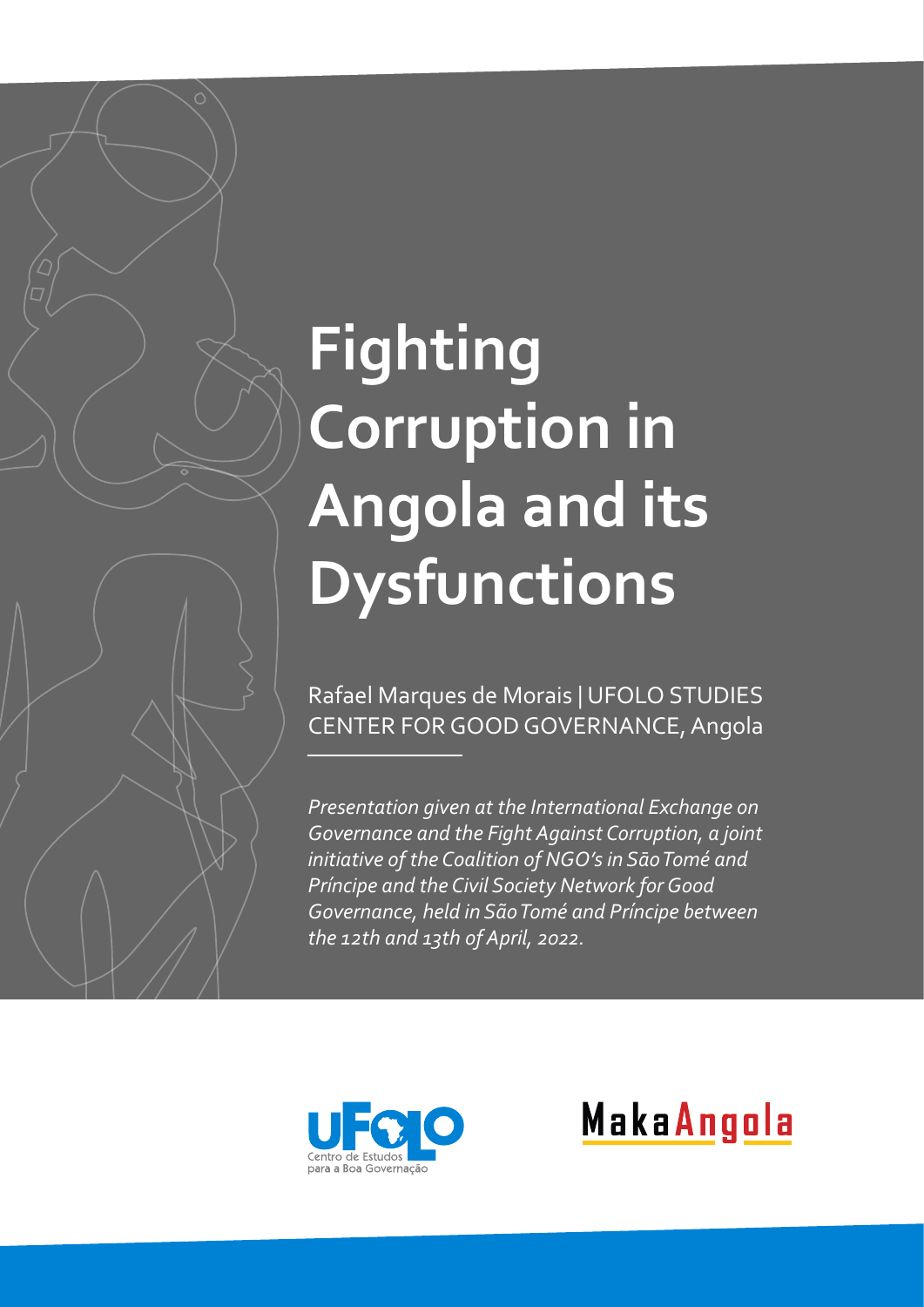Last November, I was part of a group travelling between the towns of Muconda and Luau in the eastern Angolan province of Moxico when, after driving more than 60 kilometres without seeing a living soul, we came across a man herding cattle.

The herdsman told us that the owner of the cattle had been accused of witchcraft and sentenced to a fine of 30 cows, which were now being delivered to the soba, the traditional authority or headman. In this man's village, justice is dispensed by the soba, who appoints a witch doctor – a *kimbandeiro* – to judge the merits of allegations of witchcraft or sorcery. The *kimbandeiro* deemed the accused to be guilty, imposed a 'fine' in cattle which he and the soba then shared out between themselves, and the alleged victim. This gives every appearance of collusion between the soba and *kimbandeiro* to enrich themselves.

I could speak at length about how certain traditional beliefs and customs are as much an unwelcome mainstay of Angolan society as corruption and how intertwined they are. But we are here to discuss corruption, a blight that affects every part of the lives of those affected.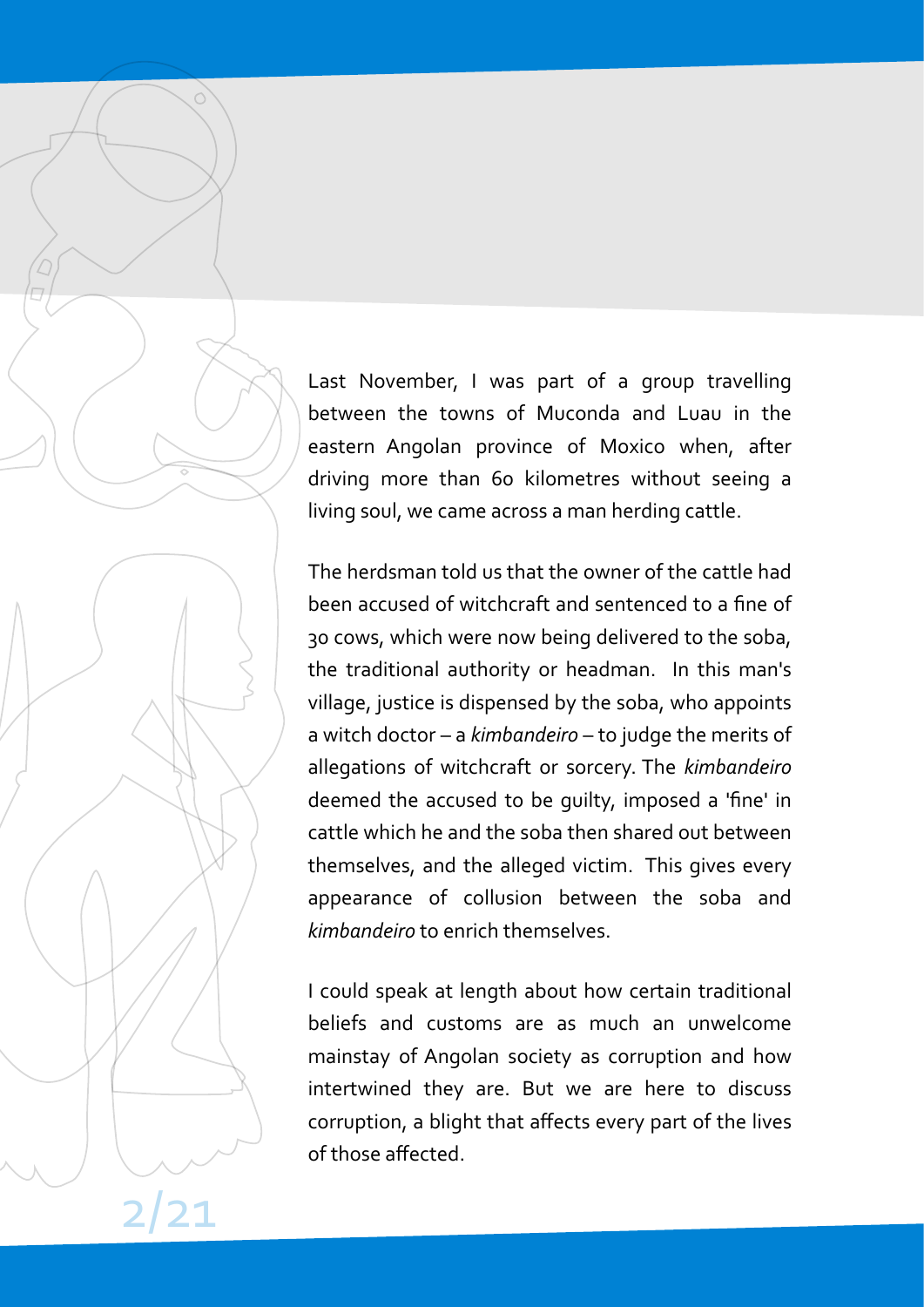Imagine if across Angola, justice could be dispensed by a single, internally coherent, independent, impartial, judicial institution, based on the rule of law, guided by common sense and good faith. That is not the case today. To achieve this, the country's anti-corruption campaign would need to be far more extensive and transformative.

Five years ago, what the post-modern philosopher Jean-François Lyotard called "the dominant narrative", was mute when it came to corruption in Angola. Anyone who denounced acts of corruption was treated as a criminal or a foreign agent, a traitor to their country. Until the evidence became undeniable.

Corruption in Angola, as elsewhere in Africa, did not just enrich the country's political leaders, their partners in the West also derived considerable benefit. Some of Europe's least economically productive countries, such as Portugal, saw their economy boosted thanks to injections of capital illegally diverted from the Angolan treasury. In those days, mutual benefit guaranteed discretion.

Angola has changed. And the "dominant narrative" changed with it. President João Lourenço deserves praise for speaking out (and making it possible for others to speak out) against institutionalized corruption. But his government is not immune to criticism for its slowness in introducing essential and far-reaching reforms – in both sovereign institutions and public administration.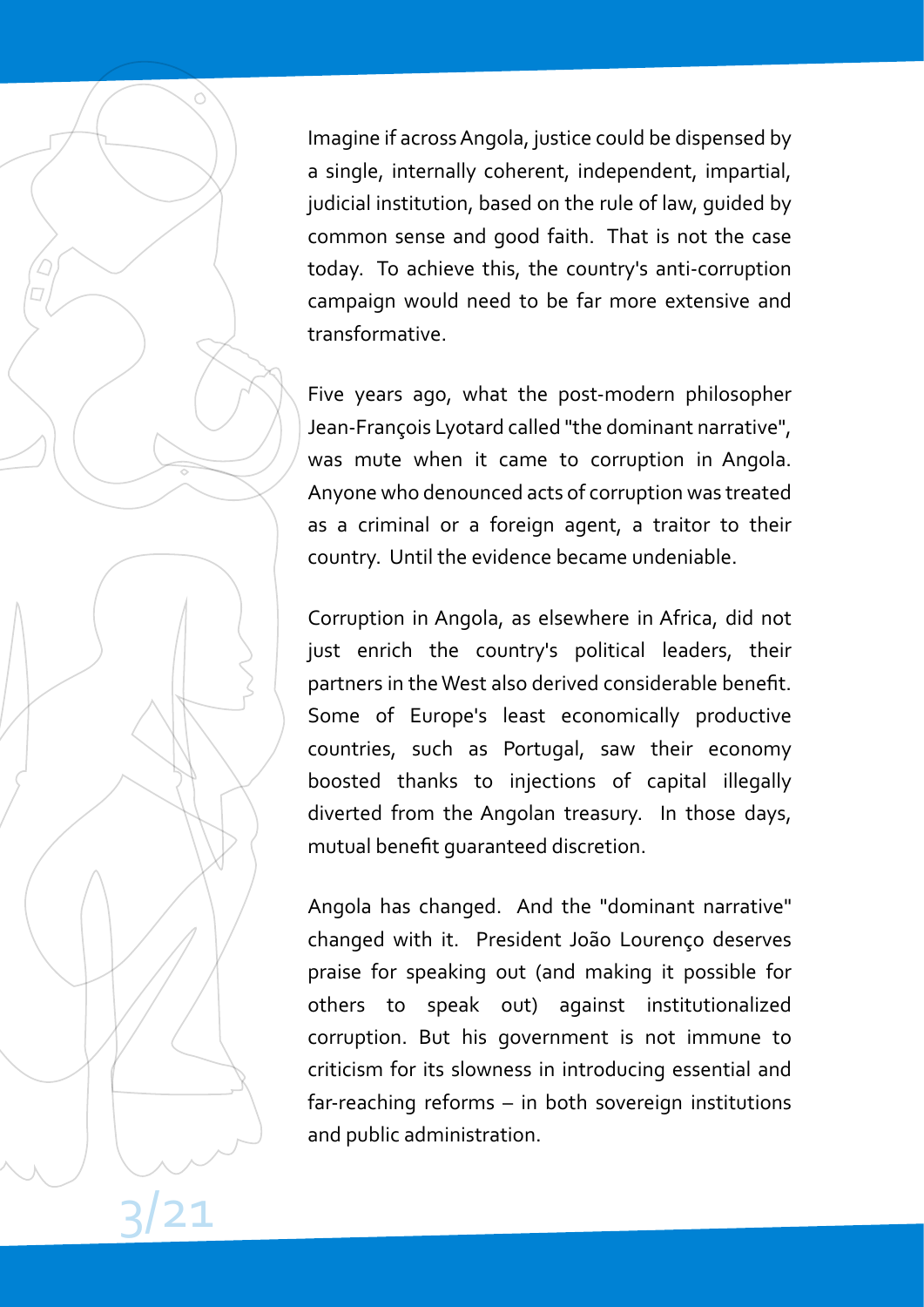Transforming public administration for the benefit of all Angolans would be an impossible task without rootand-branch reforms to ensure institutions are staffed by morally responsible individuals with a proven record of honesty and integrity, whose appointment or hire is based on competence and merit.

Corruption cannot be allowed to continue to determine who gets jobs or promotions, who can earn a living wage or live well, while making it too easy for privileged individuals and their beneficiaries to selfishly enrich themselves.

Today, the issue at hand is not whether corruption exists or whether it ought to be tackled, but rather which are the best measures to adopt to achieve the most efficient result. This is the key question in Angola right now. The evolution that has brought us this far poses new problems and demands new solutions. I refer to two specific obstacles which have stalled the fight against corruption in Angola. Firstly, a dysfunctional legal system; secondly, inverted nationalism.

Otto Mayer, a 20th Century German Law Professor, coined the saying: 'constitutional law passes, administrative law remains", theorizing that the legal norms affecting everyday life are not necessarily altered by political change. The same principle can be applied to relations between the political and the judicial powers. The politicians in government may have changed, but the judiciary remains the same. In

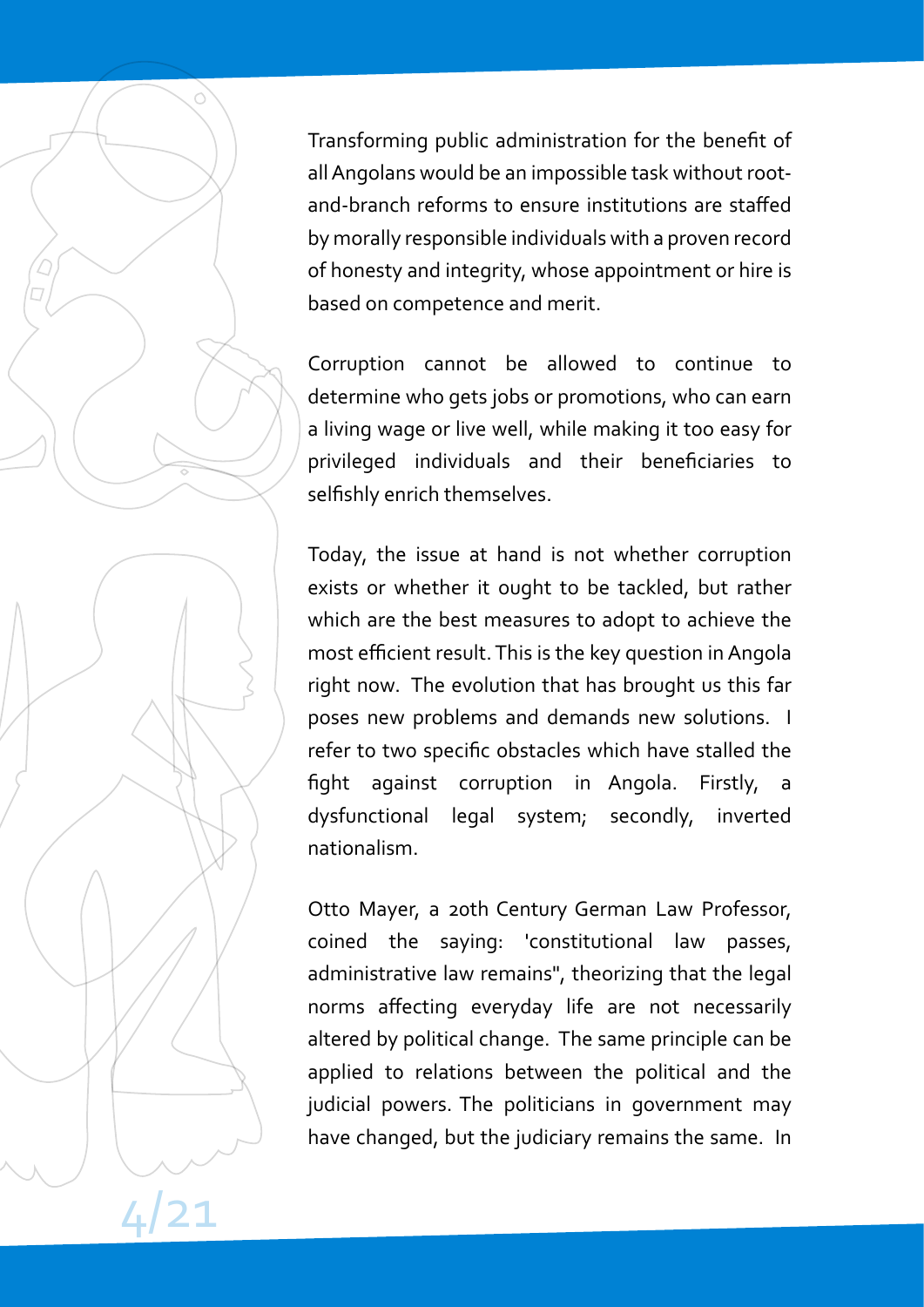troubled times this can be an advantage, but it is a disadvantage when the new government aims to carry out far-reaching reforms. In today's Angola the justice system itself is an obstacle to reform.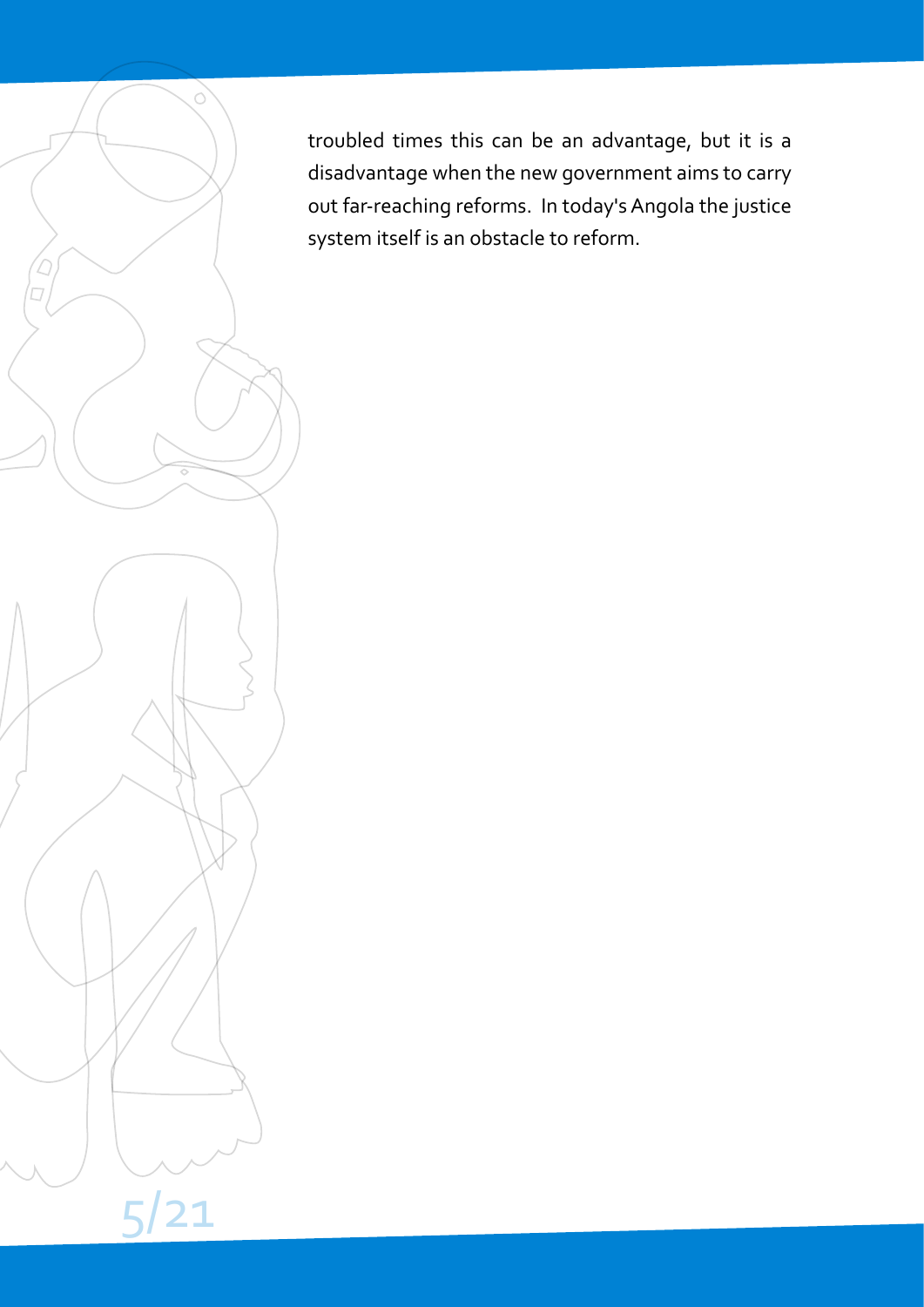# Courts unfit for purpose

How can Angola fight corruption effectively when the institutions of Justice and members of the Judiciary accessories to state capture and the systematic looting of the public purse in the past - remain unchanged. They have neither the capacity nor desire to move with the times. Judicial process, such as it is, still operates in accordance with antiquated bureaucratic practices susceptible to corruption.

At the heart of this dilemma is the Supreme Court, which has operated as a court of first instance in a considerable number of corruption cases. In theory, the Supreme Court is the court of final appeal, where decisions involve intellectual deliberation about complex technical legal questions. It is not the appropriate court to hear, and decide upon, complex factuality in criminal cases in the first instance.

However, current Angolan legislation – specifically Article 289 of the Code of Criminal Procedure – confers immunity on the elite of the former kleptocracy except for serious crimes, which are automatically referred to the highest court. This protection extends to all members of parliament, government ministers, secretaries of state and functionaries of similar rank, as well as the more than 2,000 Generals in the Angolan Armed Forces, serving national police commissioners and, of course, higher court judges.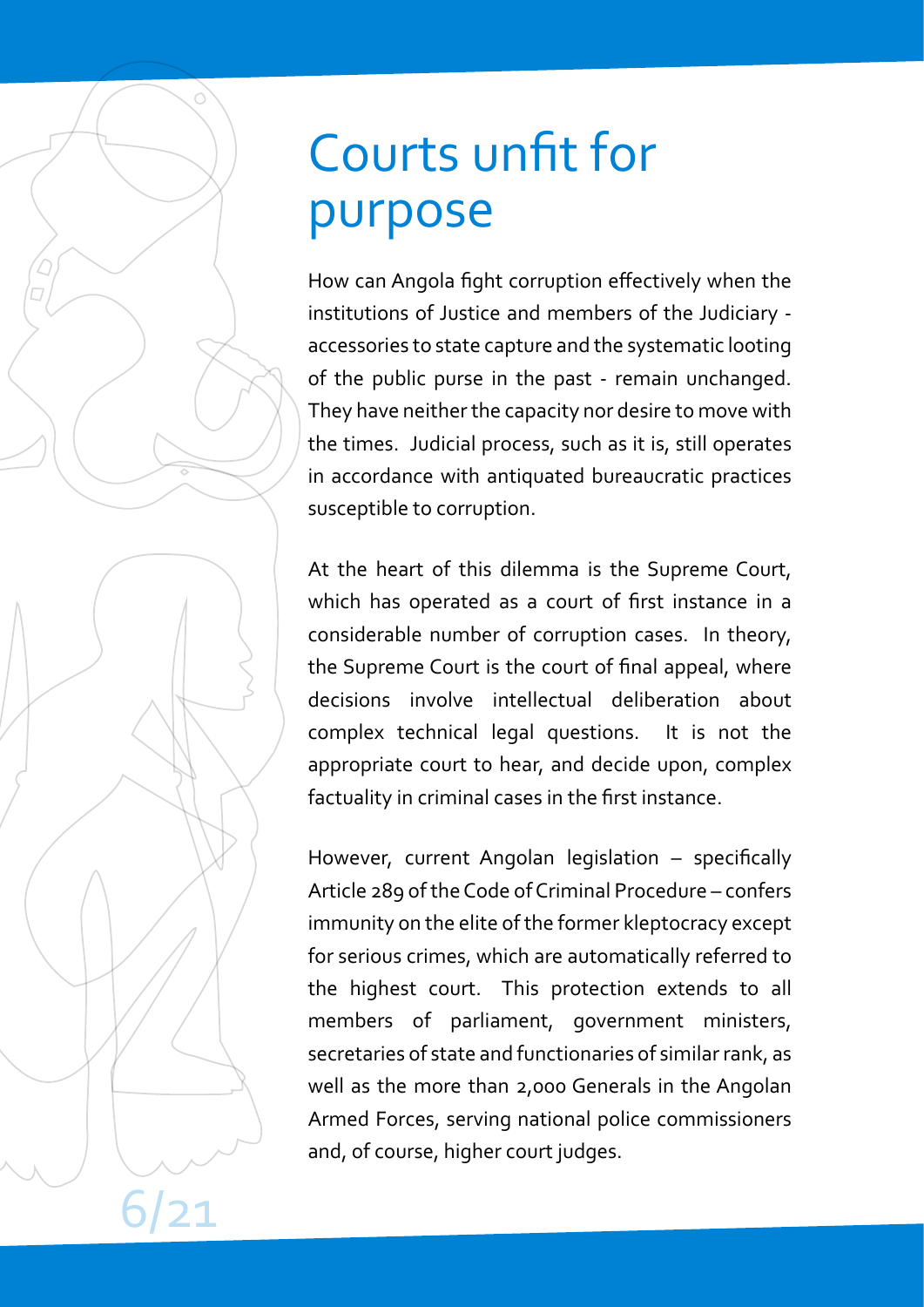It makes no sense. There are thousands of people protected by immunity from prosecution, and any case against must proceed directly to the Supreme Court. This is a loophole that lawmakers need to close. Although these measures were only intended to protect functionaries while carrying out their official duties, the Angolan Supreme Court continues to apply them to people who have long since retired, or otherwise vacated those positions.We would argue for an amendment to the current legislation interpretation so that all criminal corruption trials are initially heard by courts of the first instance, to prevent the Supreme Court from being swamped by cases it is not even equipped to hear.

The degree of dysfunction in the Supreme Court has been well documented. One simple example: of the approximately 340 Supreme Court staff, half are domestic staff such as maids, nannies, cooks, gardeners, and drivers allocated to the homes of the Supreme Court judges. In short, at least half the staff on the books of the Supreme Court have no role whatsoever in the judicial process. Even after retirement, each judge has the right to retain five domestic staff, paid for by the state.

These elite group privileges were further augmented by a presidential decree just last year (69/21) which grants to the Office of the Attorney General of the Republic and the court system a share of 10% of the liquid value of assets recovered by judicial process. The incentive, which grants judges a personal financial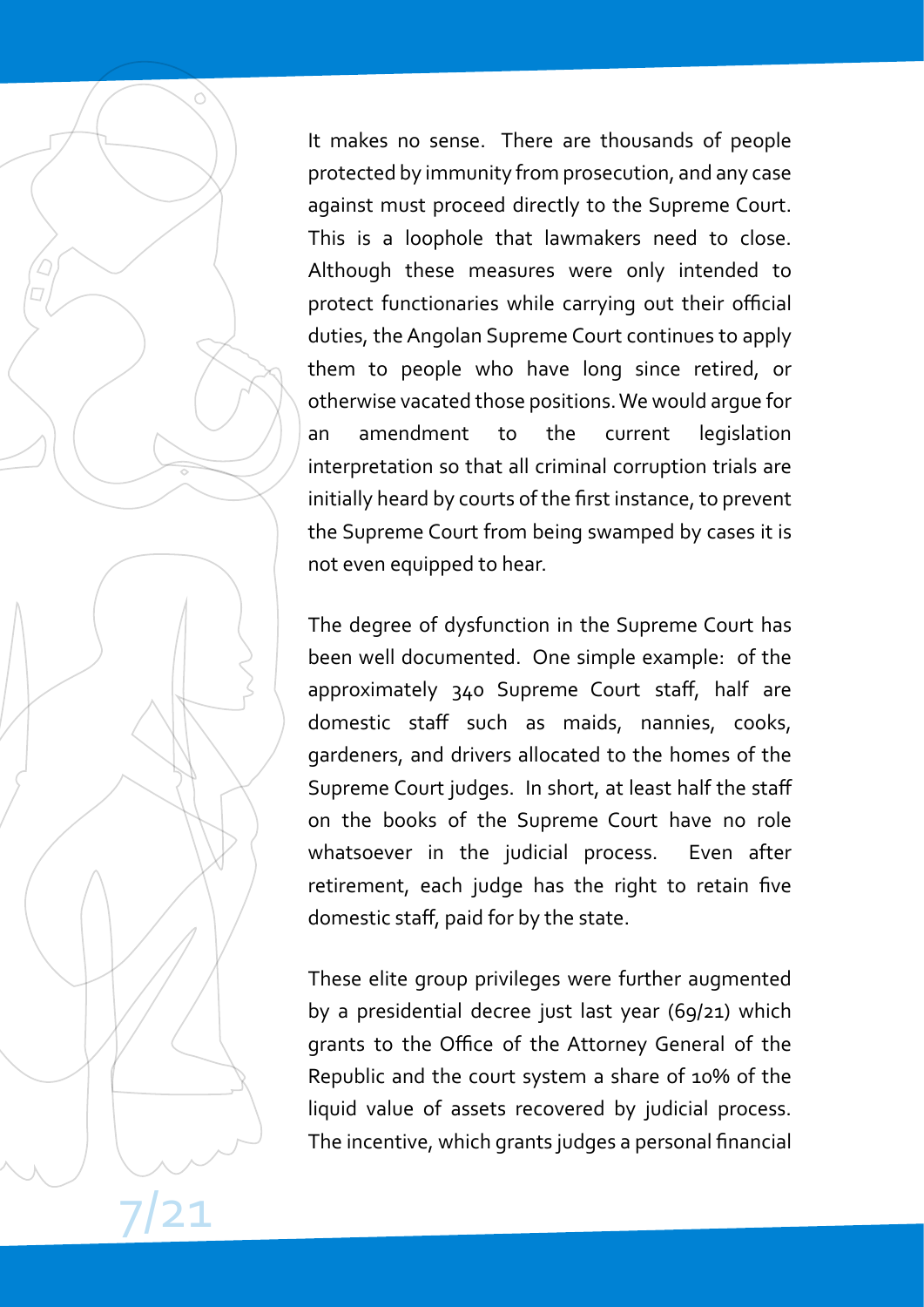benefit from applying fines and sanctions, is incompatible with any notion of neutrality or impartiality in dealing with corruption cases. This alone **[violates established constitutional and legal](https://www.makaangola.org/2021/07/a-confusao-sobre-o-papel-dos-tribunais-no-combate-a-corrupcao/) [principles](https://www.makaangola.org/2021/07/a-confusao-sobre-o-papel-dos-tribunais-no-combate-a-corrupcao/)**.

As a result, conditions are legally in place for magistrates and judges to become the newest members of the oligarchy. It is, quite simply, legalized corruption.

Real justice is unattainable. While whistle-blowers who report corrupt practices have ceased to be treated as troublemakers, and no longer face trumped-up charges in show trials worthy of an operetta, the show itself goes on. The only difference is that the trumpedup charges and show trials are now aimed at a handful of lesser ranking officials.

Is it any surprise then that the Office of the Attorney-General of the Republic recently announced that it had initiated more than 700 criminal cases for corruption? We don't doubt the number, but at the same time we recognize that quite possibly not even 10% of them will make it into court and only a tiny number will face judgement.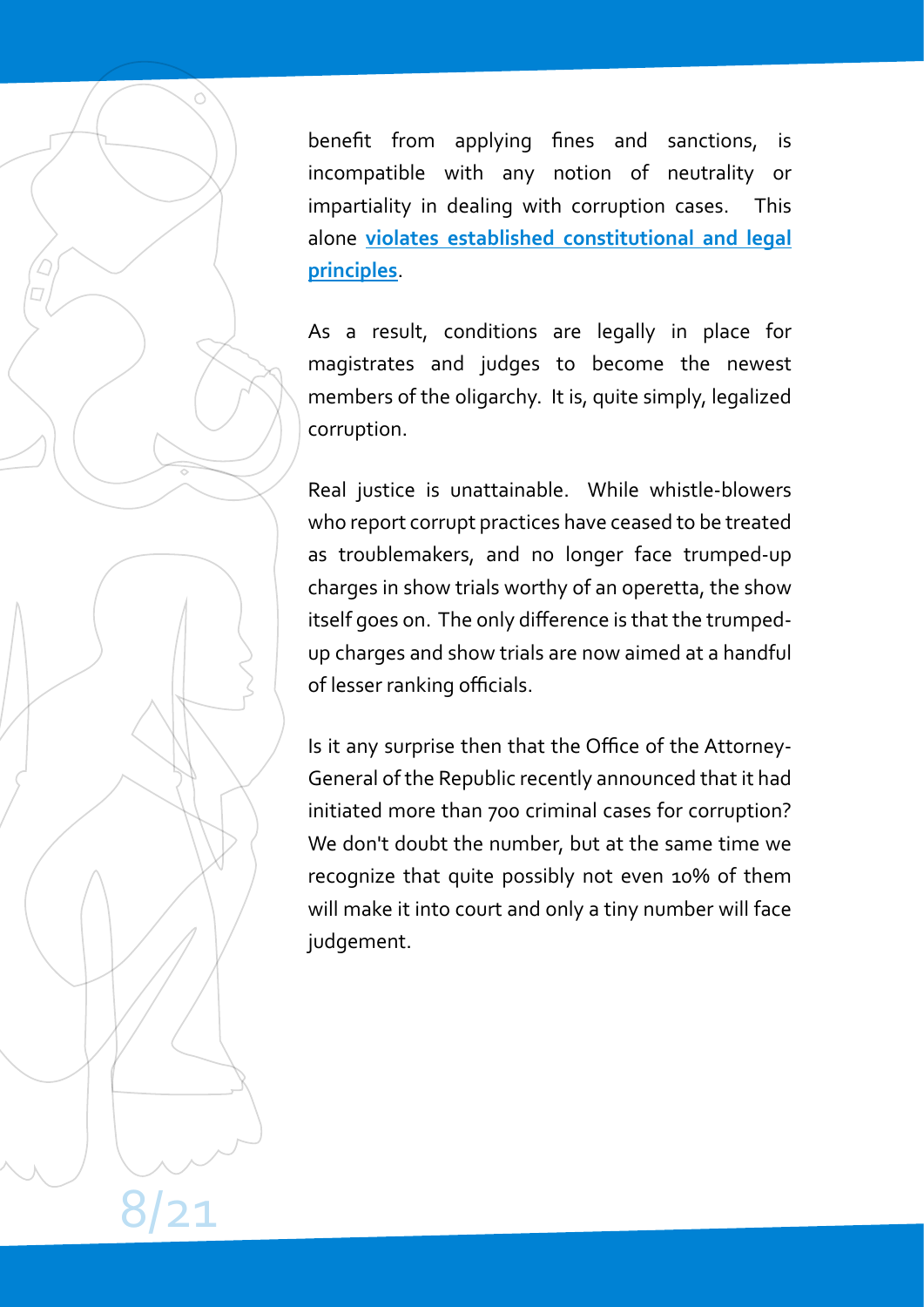#### Incompetence or obstruction?

Other countries express concern that even when Angola initiates corruption cases, the judicial process fails to follow the due process, such as ensuring automatic sharing and updating of information with its partners. For example, for International Anti-Corruption Day on December 9th, 2021, the **[United](https://home.treasury.gov/news/press-releases/jy0523) [States imposed sanctions on three politically](https://home.treasury.gov/news/press-releases/jy0523)[exposed Angolan nationals](https://home.treasury.gov/news/press-releases/jy0523)**: Isabel dos Santos, General Manuel Hélder Vieira Dias Júnior (known by his nom-de-guerre "Kopelipa") and General Leopoldino Fragoso do Nascimento, along with their spouses and minor children.

Another named individual on that sanctions list was General Nascimento's wife, Amélia Maria Coelho da Cruz Nascimento, who had died six months earlier. But Angola had failed to pass on that information to the United States and so it remains on the sanctions list to this day.

The justification given for sanctions against the two Generals was their shady business dealings with Chinese middleman Sam Pa. Yet the US seems not to have been informed that **[Sam Pa's principal associate](https://www.hrw.org/news/2011/12/20/angola-explain-missing-government-funds) was Manuel Vicente**, the former Chairman of Angola's state oil company Sonangol, a notorious figure who is currently immune from prosecution in Angola due to his having secured election to parliament. Vicente was

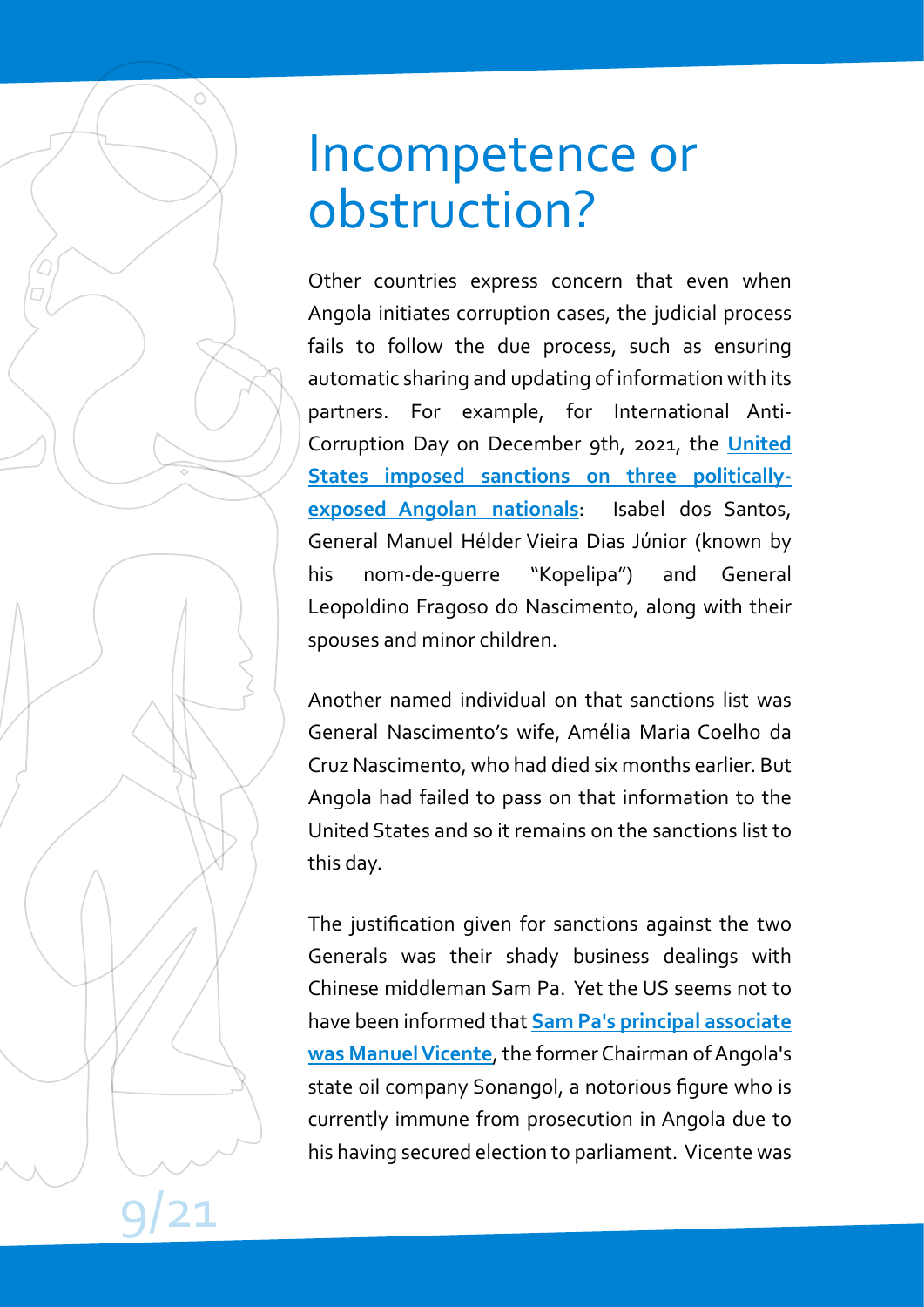the head of Sonangol when some **[THIRTY BILLION](https://www.ft.com/content/308a133a-1db8-11e4-b927-00144feabdc0) [DOLLARS](https://www.ft.com/content/308a133a-1db8-11e4-b927-00144feabdc0)** in foreign exchange failed to make it into the coffers of the national treasury. Allegedly millions upon millions of dollars were diverted to offshore shell companies linked to President dos Santos, his family and political allies.

It is a matter of public record that José Eduardo dos Santos wrote three times to the Angolan Attorney-General stating his availability to be interviewed so that a formal statement could be taken in the case. He received no reply, so sent them a sworn written statement, but again received no acknowledgement. Why? Disorganization? Procedural failures? Incompetence? Obstruction?

In the United States, where better-organized agencies have rigorous procedures for ensuring due process, they are keen to help Angola fight corruption, but confusion abounds thanks to the disarray on the Angolan side. For example, the individuals named on the US sanctions list have yet to face criminal charges in Angola, yet the fact they are on the US list is used as official justification for freezing the retirement salaries which the two Generals, pending a trial and sentence, legally remain entitled.

Two years ago, criminal proceedings were officially opened against another Angolan General, Higino Carneiro, charged with specific acts of corruption while serving as Governor of Luanda Province. In theory, judicial process was underway and on course.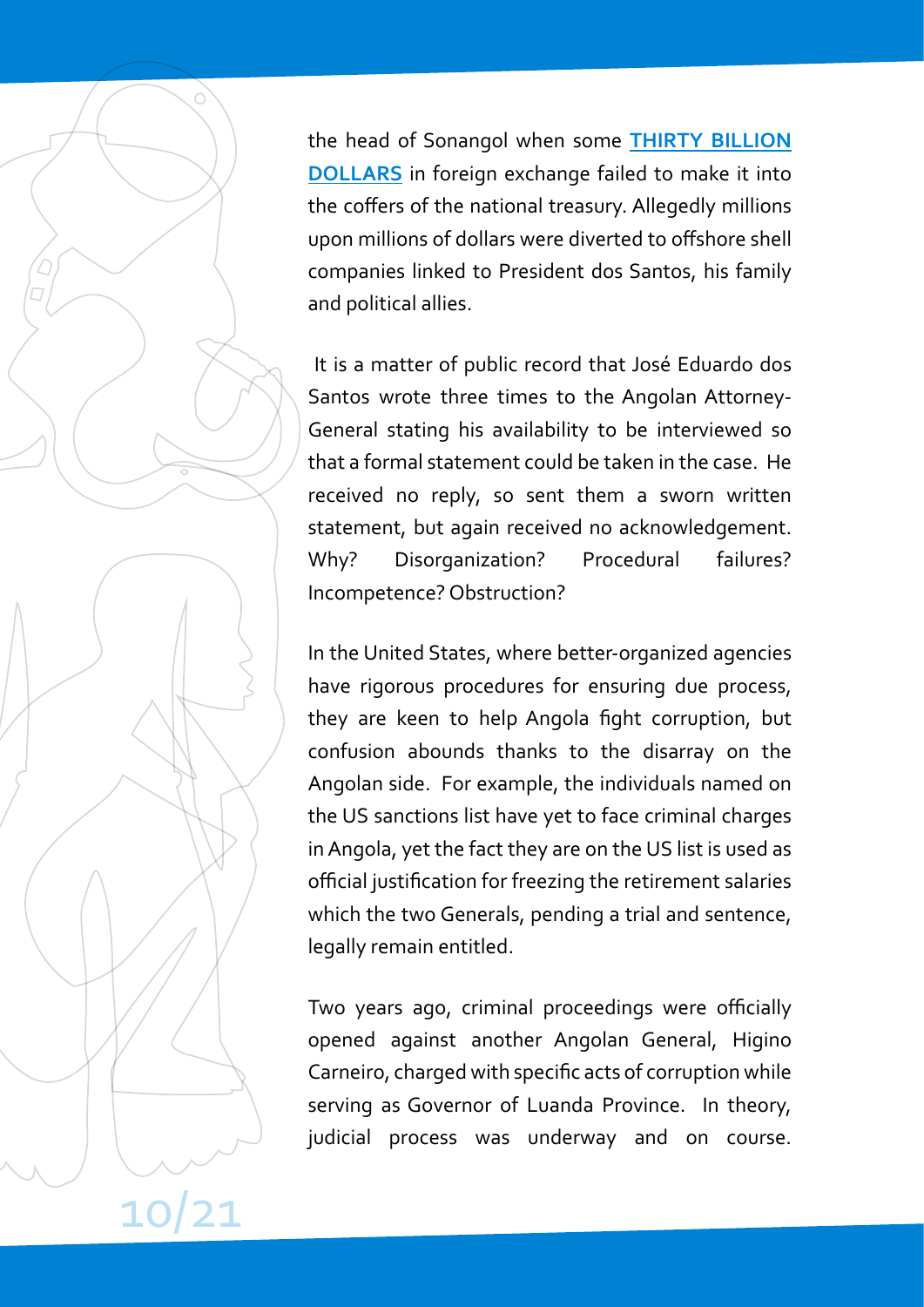However, nothing happens to General Carneiro. To date, his immunity has not been withdrawn, none of his assets has been seized and, despite sufficient evidence that led him to be charged by the prosecution, the General continues to hold on to his seat in the legislature.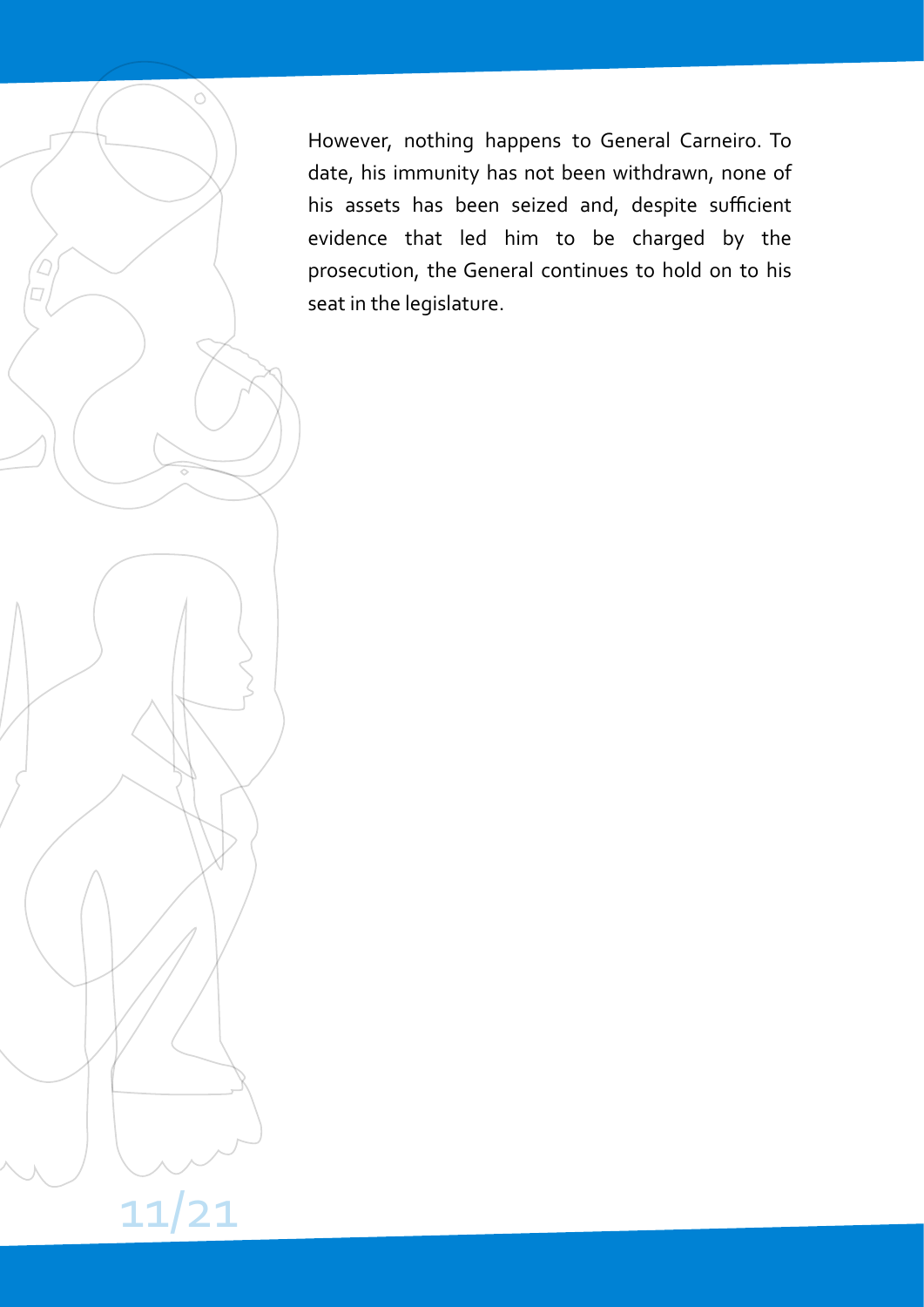### Theatre of the absurd

The situation is so absurd it echoes the work of Samuel Beckett: someone is waiting for a 'Godot' who never arrives, and no-one even knows who he is. In terms of justice, tackling those accused of corruption also seems to have no end, and no-one seems to know who to target or how to achieve a successful prosecution. Is this the fate of Angola's court system? That instead of being seen to deliver justice they are perceived as absurd and tragicomic empty vessels?

The 'Rule of Law' provides for all persons, institutions, and entities - both public and private - to be held accountable to laws that are consistent with international human rights norms and standards. Publicly promulgated, these laws should be enforced equally, and adjudicated independently. Democratic governance depends on a trustworthy and functional judicial system. People obey laws when they are seen to have merit and compliance is required of all, not subject to individual status or power.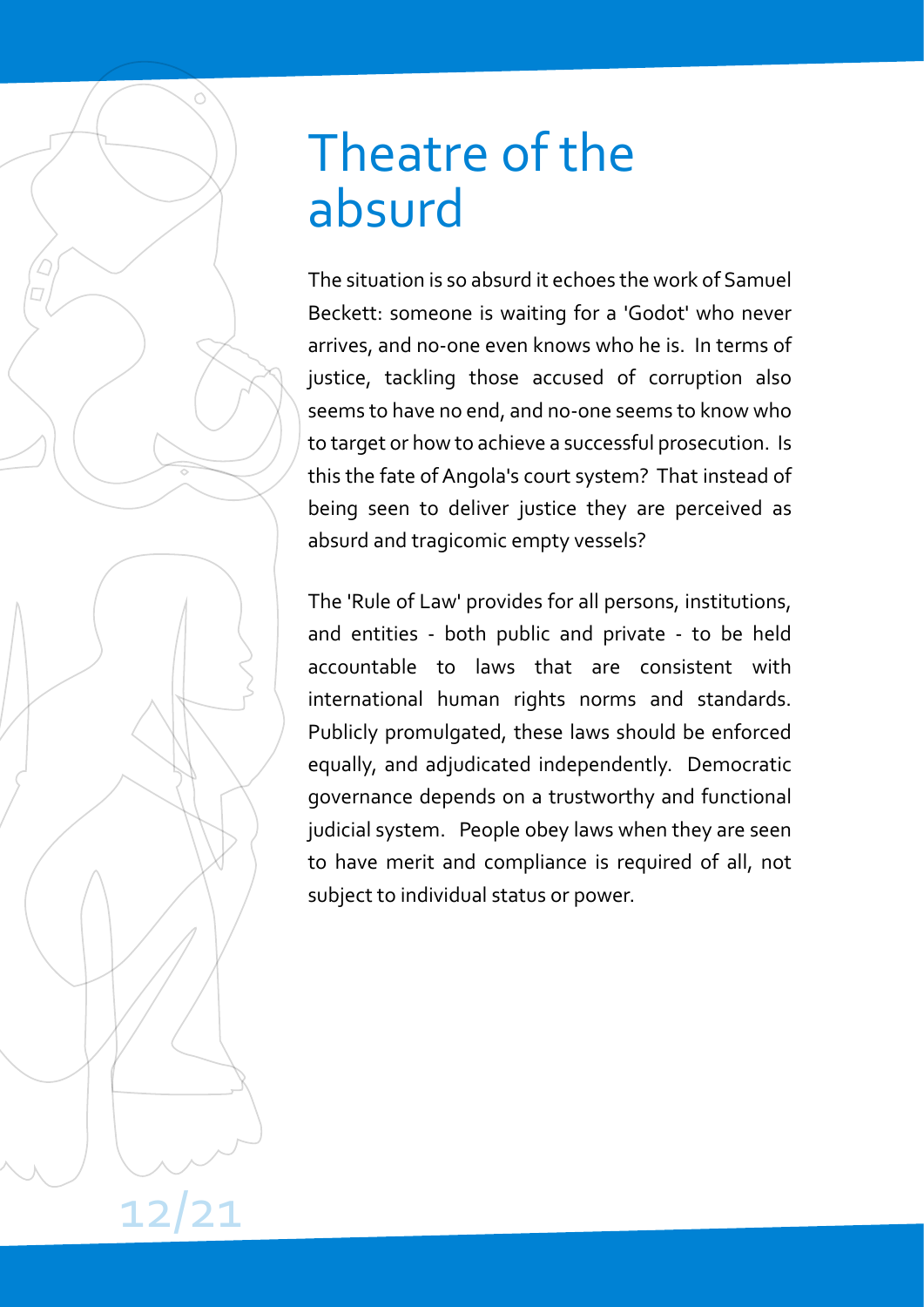# Inverted nationalism

Another absurdity is the "inverted nationalism" displayed when tackling corruption. The authorities in Angola have concentrated their attentions only on Angolan nationals, ignoring all non-nationals, be they the corruptors or corrupted, facilitators or intermediaries, regardless of past or present responsibility for or complicity in the acts of corruption. Let us be clear: the unrestrained looting of Angola's assets would not have been possible without the instigation, assistance, and collaboration of foreigners from some of the world's most advanced nation states.

Let me give you examples of two foreign 'entrepreneurs' who helped the entire ruling class of Angola into looting the country. The first is the Chinese-born Sam Pa, erstwhile boss of the China International Fund (CIF); the second is the Brazilianborn Valdomiro Minoru Dondo founder of the VMD Group. Both are dual nationals, having acquired Angolan citizenship.

Angola has yet to show any interest in following the trail of the hundreds of millions of dollars supplied by the Angolan Treasury to the CIF-Sonangol joint venture conglomerate, China-Sonangol, launched by Manuel Vicente in association with Sam Pa, not to mention the vast array of assets across numerous countries acquired under the umbrella of **[Sam Pa's](https://africacenter.org/wp-content/uploads/2015/12/Africa-Center-Special-Report-No.-3-EN.pdf) [Queensway Group](https://africacenter.org/wp-content/uploads/2015/12/Africa-Center-Special-Report-No.-3-EN.pdf)**.

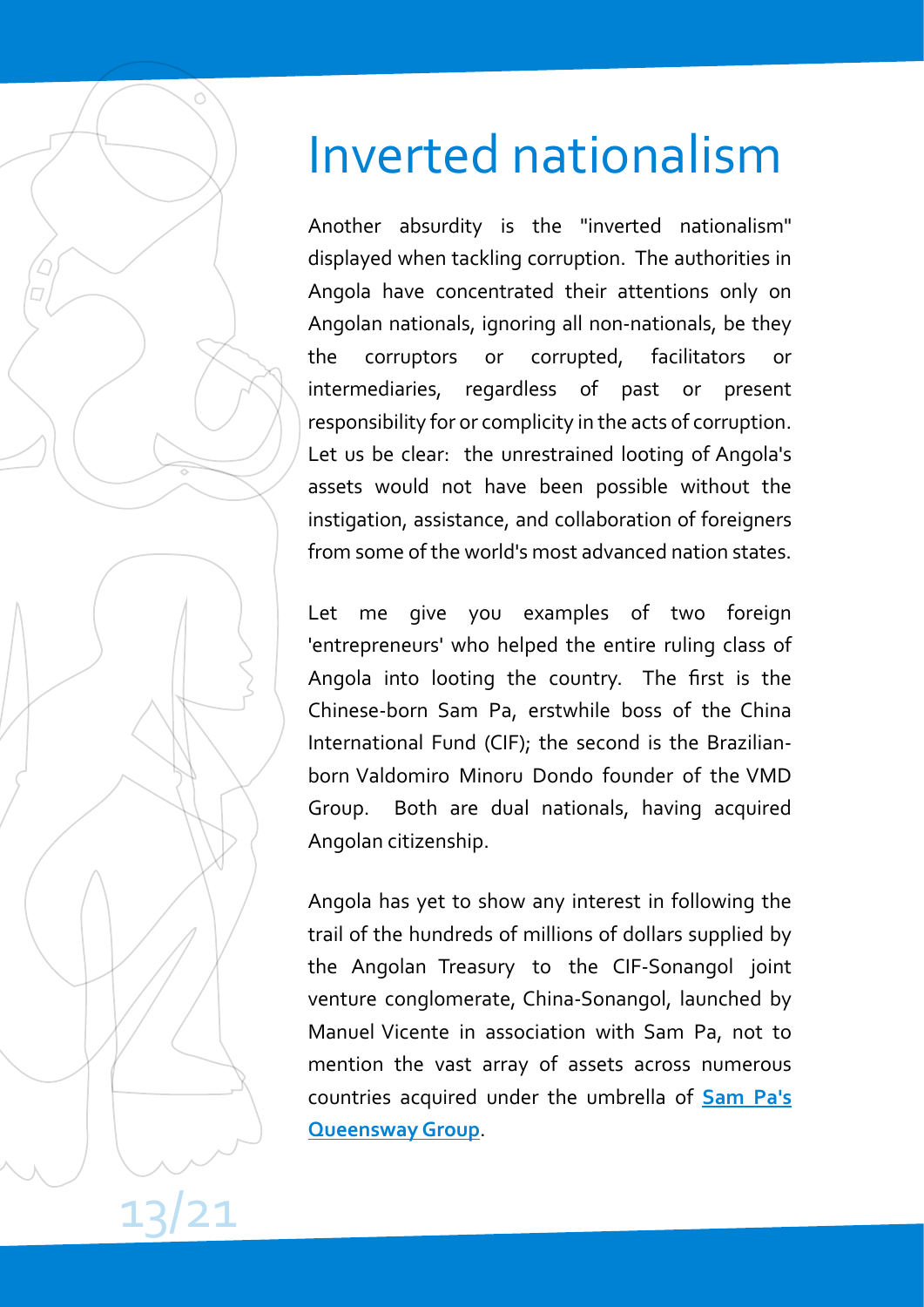To date the Office of the Attorney-General of the Republic has not opened any official judicial proceedings against CIF-Sonangol. It seems to have settled, it appears, for the 'voluntary' surrender of some real estate assets in Angola by the CIF attorney.

Minoru Dondo meanwhile presided over an extraordinary constellation of businesses in partnership with a long list of the principal members of what we might call the 'Kleptocracy Nomenklatura', that is members of the former President's family, military Generals, government ministers, members of parliament and so on, many of whom face charges of corruption in cases under investigation. **[Minoru](https://www.makaangola.org/2020/03/inss-para-onde-vai-o-dinheiro-dos-contribuintes-e-pensionistas-parte-i/) [Dondo's businesses received more than two billion](https://www.makaangola.org/2020/03/inss-para-onde-vai-o-dinheiro-dos-contribuintes-e-pensionistas-parte-i/) [US dollars](https://www.makaangola.org/2020/03/inss-para-onde-vai-o-dinheiro-dos-contribuintes-e-pensionistas-parte-i/)** from the National Institute for Social Security (INSS) alone, in deals classified by prosecutors as "indicative of corruption".

There is overwhelming documentary evidence to show that Minoru Dondo set up shell companies for shady real estate projects to siphon off INSS funds. Some buildings have been seized by the authorities, yet **[Minoru Dondo has suffered no legal consequences](https://www.makaangola.org/2020/03/inss-para-onde-vai-o-dinheiro-dos-contribuintes-e-pensionistas-parte-2/)** to his business empire or his public reputation.

Out of the many cases under investigation, let me describe three egregious examples which have one thing in common, a significant participation by Sonangol.

First, Biocom: a joint venture with the Brazilian multinational company Odebrecht, Engenharia e Construções (40%). When Biocom came under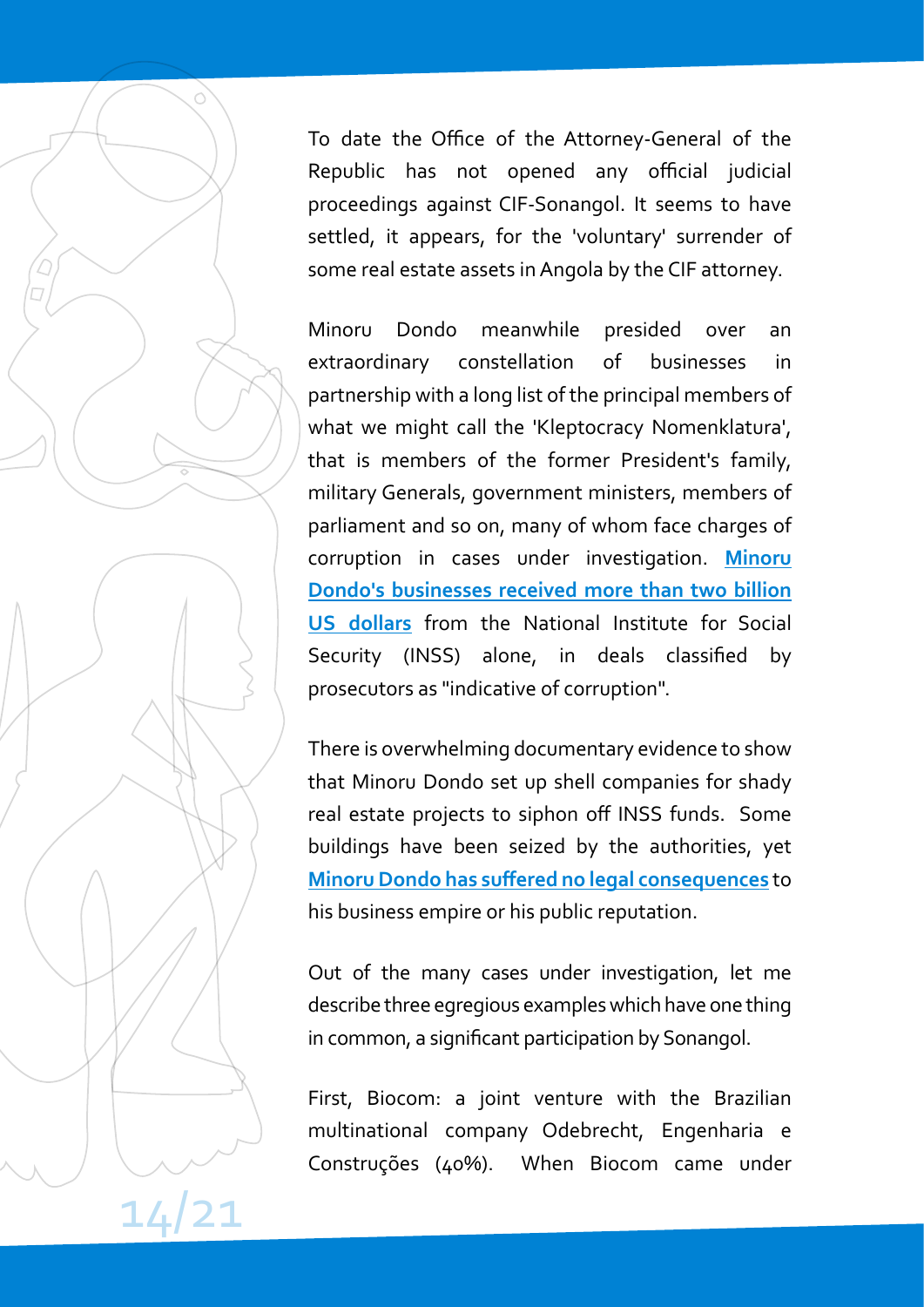investigation for corruption, the 40% of Biocom owned by 'Angolan entities' was 'voluntarily' surrendered to the Institute for the Administration of State Assets and Holdings (IGAPE) along with its \$500 million-dollar debt owed to Angolan banks.

However, the 40% owned by Odebrecht has not been touched, even though the Brazilian multinational contributed no liquid assets to the operating capital for the commercial joint venture, only the fixed asset of machinery. Astonishingly the Angolan state then permitted Odebrecht to continue helming Biocom, despite its disastrous administration, with an audacious business plan that allowed it to claw back a supposed debt of 228-million-dollars owed by Biocom for that very machinery (and 'services') - in effect recovering the cost (and more) of its entire contribution, with losses borne by the Angolan State.

Another example: Biocom was set up to produce sugar - yet Odebrecht was able to obtain a line of credit from the Banco Económico for US \$80 million dollars to import sugar from Brazil, which it sold on in Angola. Did Odebrecht honour the debt? Of course not! It has added such amount to the general debt Biocom owes to a banking syndicate, which is covered by a stateguarantee endorsement.

Is it even worth mentioning that Odebrecht is a central defendant in Brazil's 'Operation Car Wash' corruption case, where evidence of its involvement in an astonishing number of acts of corruption was revealed?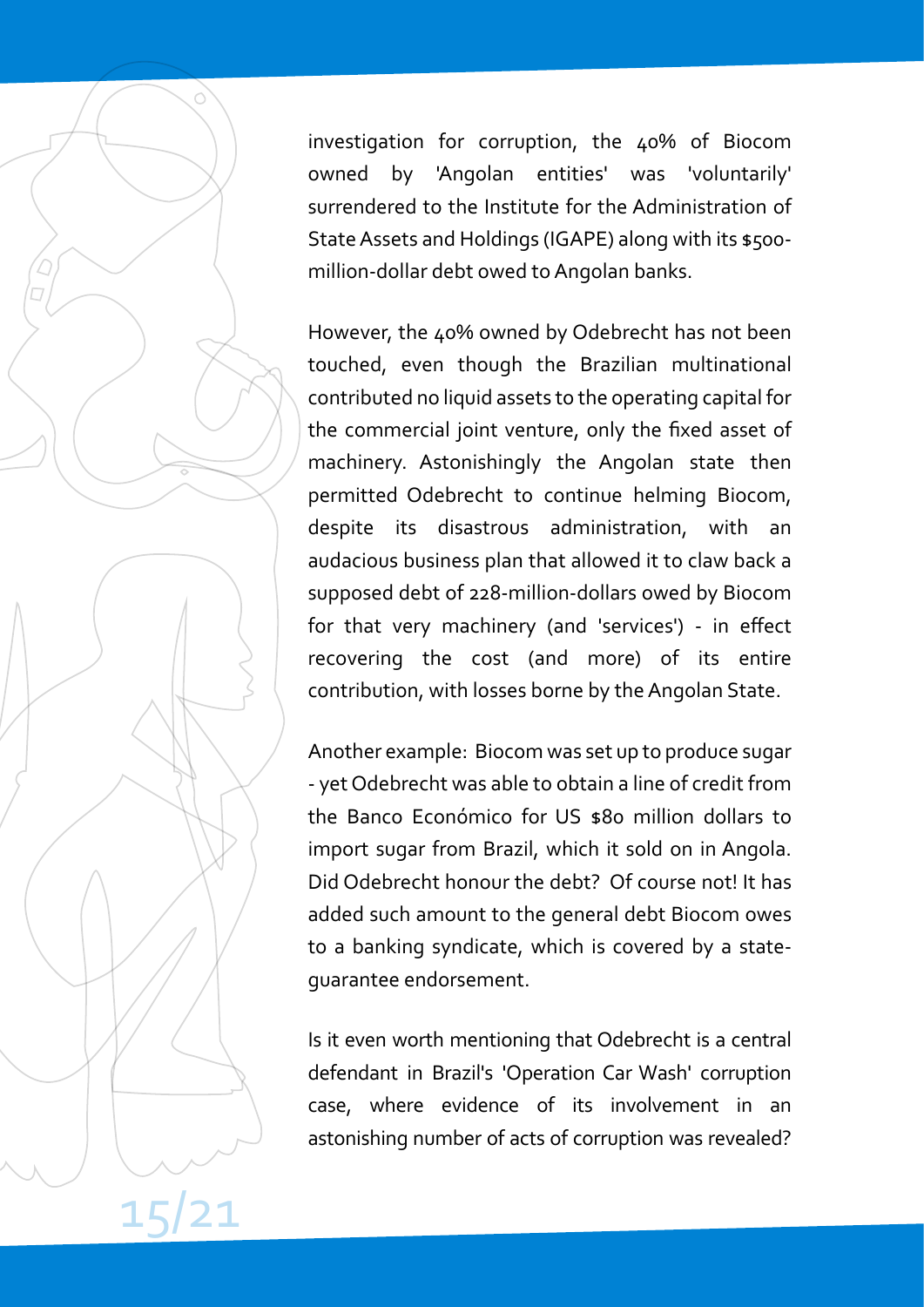Or that **[Odebrecht confessed in a US court to have](https://www.justice.gov/criminal-fraud/file/920101/download) [corrupted Angolan officials](https://www.justice.gov/criminal-fraud/file/920101/download)** to the tune of \$50 million US dollars to obtain contracts which brought it profits of some \$262 million US dollars? The USA itself benefited handsomely from the ensuing fines levied on Odebrecht.

In 2017, I asked the Office of the Attorney-General of the Republic **[to investigate Odebrecht's suborning of](https://www.makaangola.org/2017/01/dirigentes-corrompidos-pela-odebrecht-devem-ser-investigados/) [Angolan officials](https://www.makaangola.org/2017/01/dirigentes-corrompidos-pela-odebrecht-devem-ser-investigados/)**, but nothing came of it.

Far from being investigated or punished, Odebrecht was rewarded - not only allowed to continue with its mal-administration of Biocom but subsequently also awarded the contract for construction of the Cabinda oil refinery, **[a \\$920 million US dollar project](https://www.jornaldeangola.ao/ao/noticias/odebrecht-vai-construir-a-refinaria-de-cabinda/)**.

My second example involves the case of the Banco Espírito Santo Angola (BESA). A decade of criminal proceedings has led to its being described as a "submarine case", one of those that stay submerged for several years, emerging now and again into public view. It's hard to understand why a case that got underway in 2009 has still not been concluded in 2022, even after seven decisions by the Court of Appeal involving 14 higher court judges. Twelve years ago, under a cloud of suspicion after I published details of the corrupt schemes of Portugal's (formerly untouchable) BES bank in Angola, I was called to give evidence in Lisbon. There has yet to be even a sniff of criminal proceedings in Luanda. If a case has been opened, it is totally under water.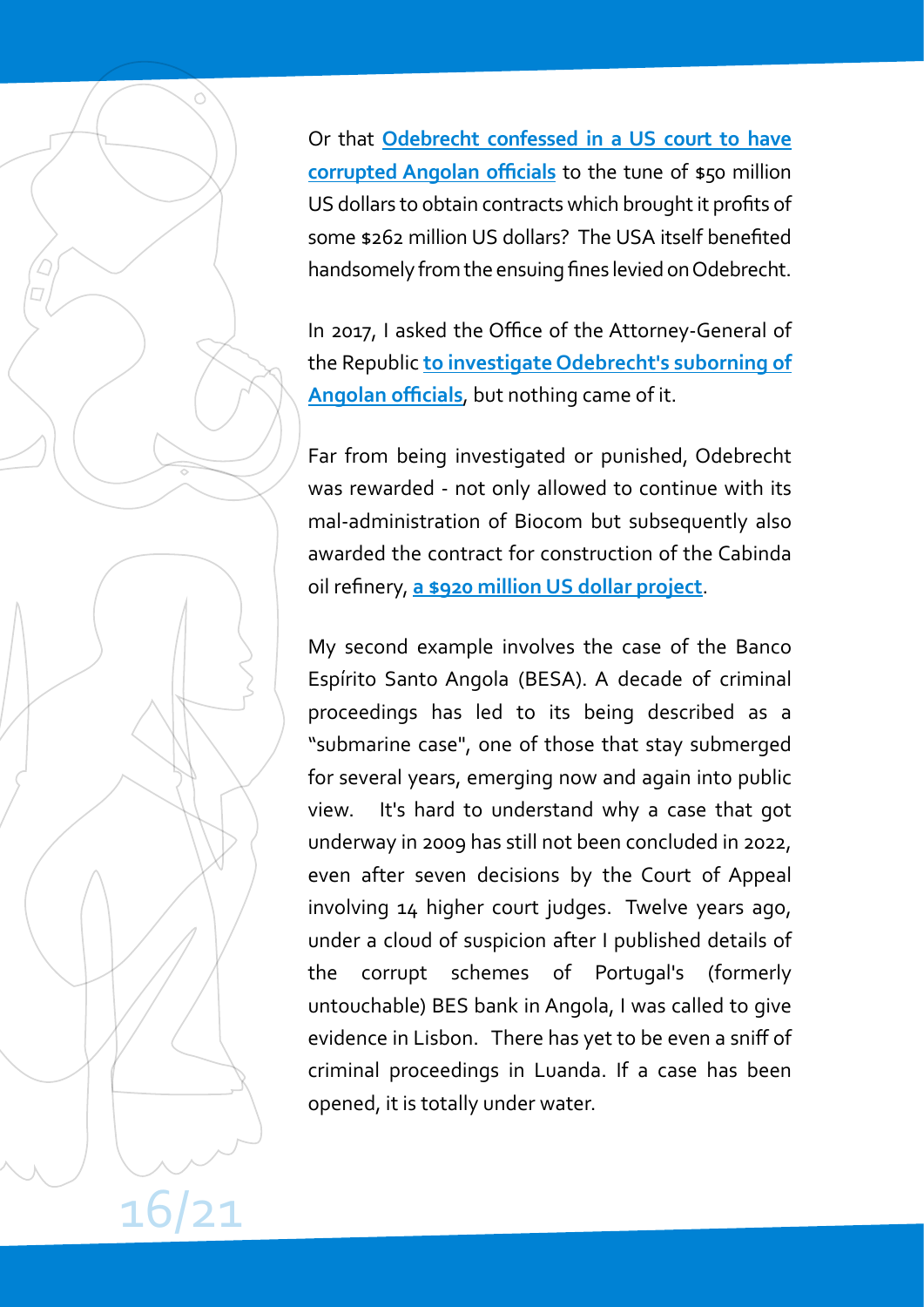On Maka Angola I published a series of investigative reports on the BESA scandal that pointed to a **[network](https://www.makaangola.org/2018/10/lima-massano-cumplice-na-pilhagem-do-besa-e-noutras/) [of accomplices](https://www.makaangola.org/2018/10/lima-massano-cumplice-na-pilhagem-do-besa-e-noutras/)**, not least the governing body of the National Bank of Angola (the central bank) as well as foreign nationals, mainly citizens of Portugal. It was an international "feast" but not everyone was caught in the net. Why did Angola leave investigation of crimes that occurred onAngolan territory and did such serious harm to Angola to be investigated and brought to trial only in Portugal, which would then be the sole beneficiary of any financial recovery? Judicial sovereignty? Surely in transnational cases, effective prosecutions should be conducted and prosecuted jointly, not just by a former colonial power.

My third example involvesUNITEL telecommunications. This was the largest privately-owned company in Angola. In an unprecedented, and almost certainly illegal, manoeuvre, the National Service for the Recovery of Assets, an agency under the jurisdiction of the Office of the Attorney General of the Republic, resorted to coercive messages in an attempt to recover 25% of the holdings ofUNITEL held byGENI, a company owned by General Leopoldino Fragoso do Nascimento, privately calling on him to "voluntarily" surrender his holdings "in order to avoid worsening his situation". This is inadmissible, surely?

We now know that Sonangol funded UNITEL's start-up capital and we know its total investment in the firm. In 1998 Sonangol entered into a contract worth \$30 million US dollars with the Swedish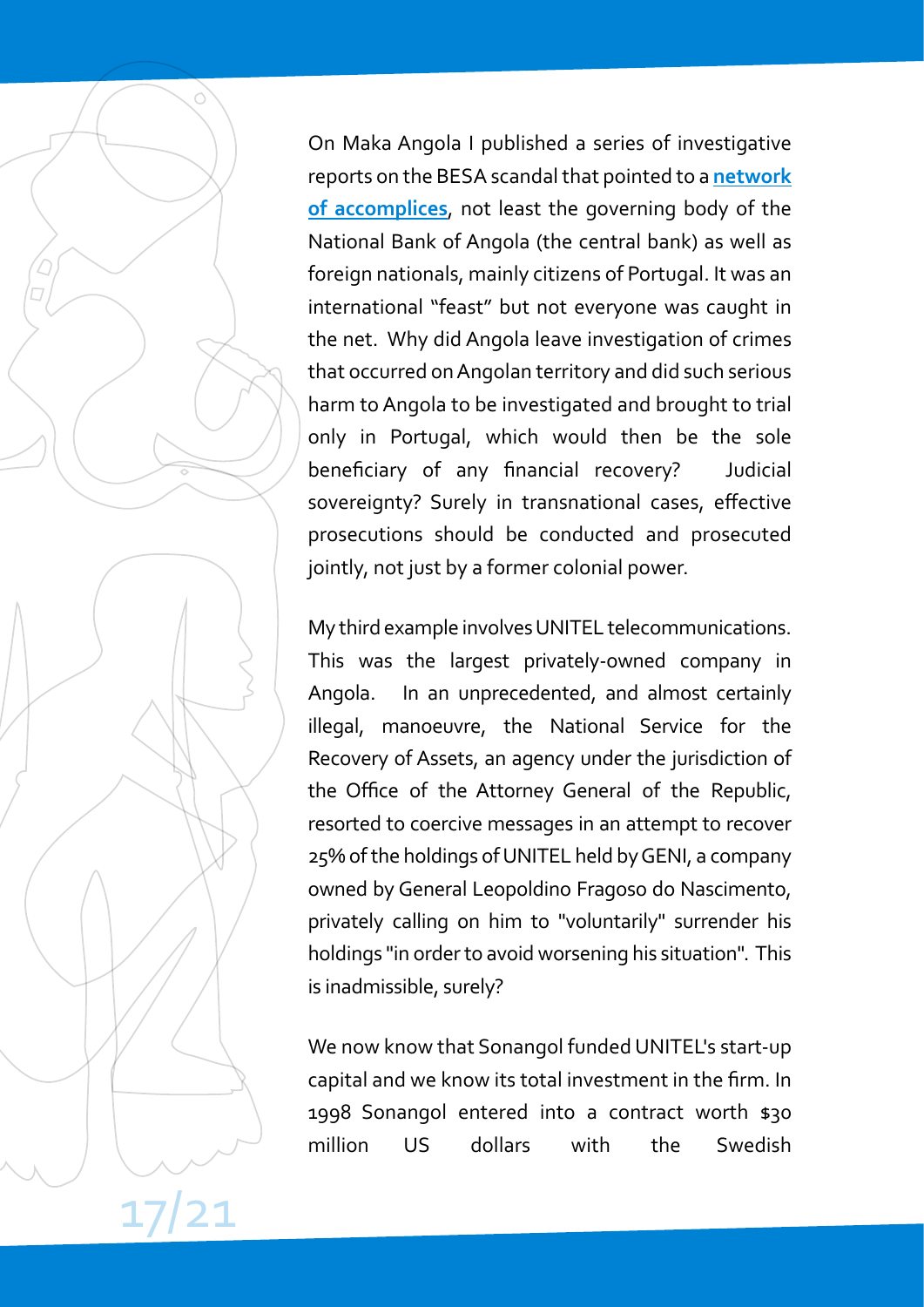telecommunications firm Ericsson, for the supply and installation of a GSM 900 mobile phone system for UNITEL. This amount guaranteed Sonangol 25% of UNITEL stock and dividends which to date have been worth US 1,200 million dollars.

The circumstances around the granting of the licence certainly merit investigation, including how General Leopoldino do Nascimento, Isabel dos Santos and Portugal Telecom Ventures (since acquired by the Brazilian firm Oi), came to hold 25% of the stock apiece. But once again, Angola takes no action against the portion of the asset owned by the foreign partner. Given evidence of corruption, shouldn't the 25% formerly owned by PT (now owned by Oi) also be frozen and its representatives brought to justice for criminal association?

Let's also remind ourselves that the proposal for a "voluntary handover", as well as the term itself, has no legal basis and the Attorney-General does not have the power to make a deal like this. Any "voluntary" surrender of assets may later be claimed to have been made under duress and spark a lawsuit against the state.

Corruption can only be targeted effectively when all parties involved can be called to account, including non-nationals who are both the instigators and the beneficiaries of diverted sovereign wealth. This should be non-negotiable. Angola's judiciary should not restrict themselves only to investigating and punishing one side of the corrupt nexus.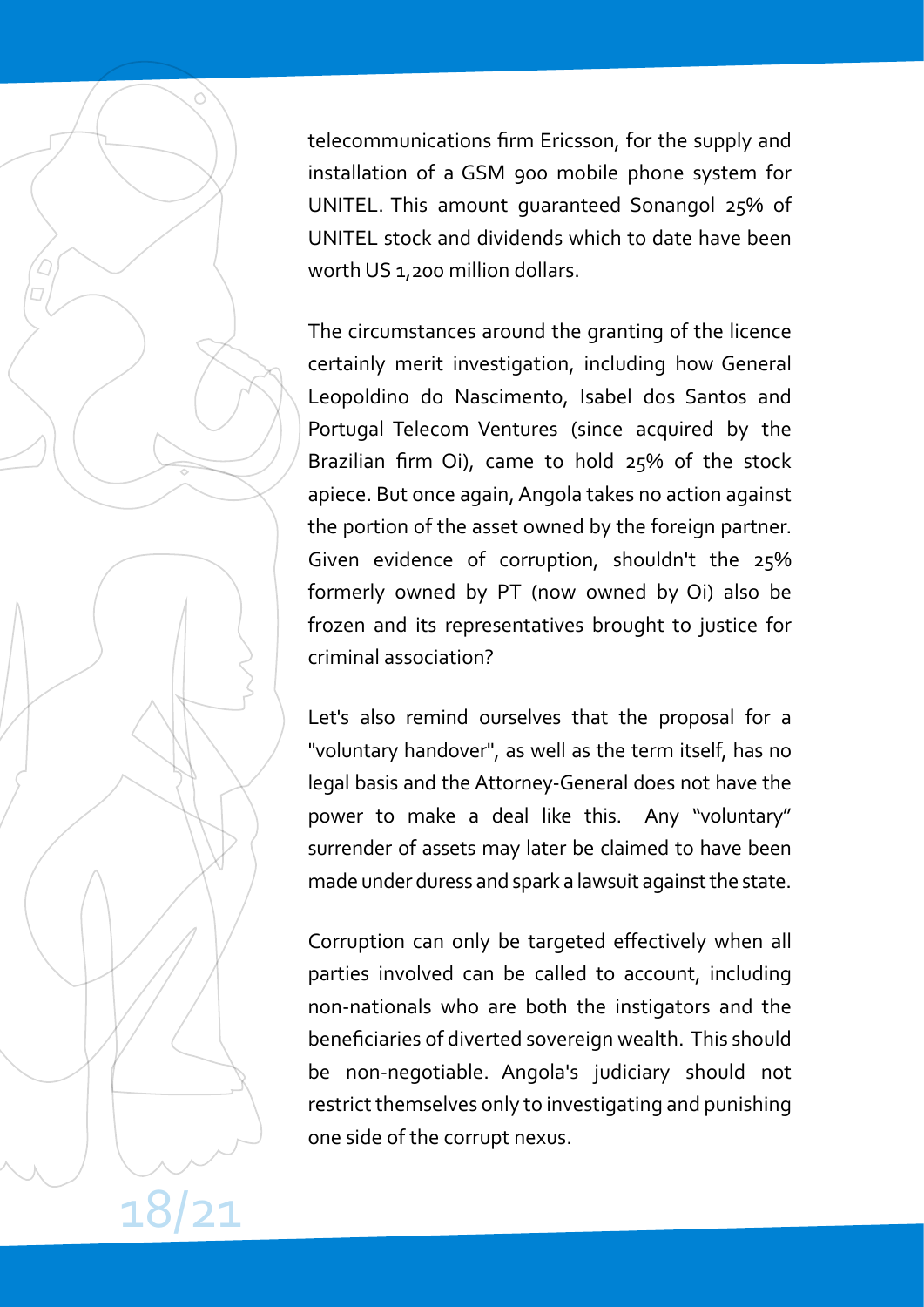### In conclusion

Let me end by making three quick points about the aftermath of a campaign against corruption.

Fighting corruption should not serve to usher in a new class of predators, who then use this as the basis for themselves to attempt 'State Capture'. This is not just a changing of the guard. Angola does not need or want a replacement bandit class.

Fighting corruption will not be authentic nor effective so long as malign and toxic individuals are allowed to remain in government positions.

Surely by now President João Lourenço has had enough time to evaluate his team and to master both the levers of his presidential powers and their limitations. Our impression is that complaints against named members of the current government fall on deaf ears, while cases of corruption multiply and the demoralization of the civil service gallops on unbridled.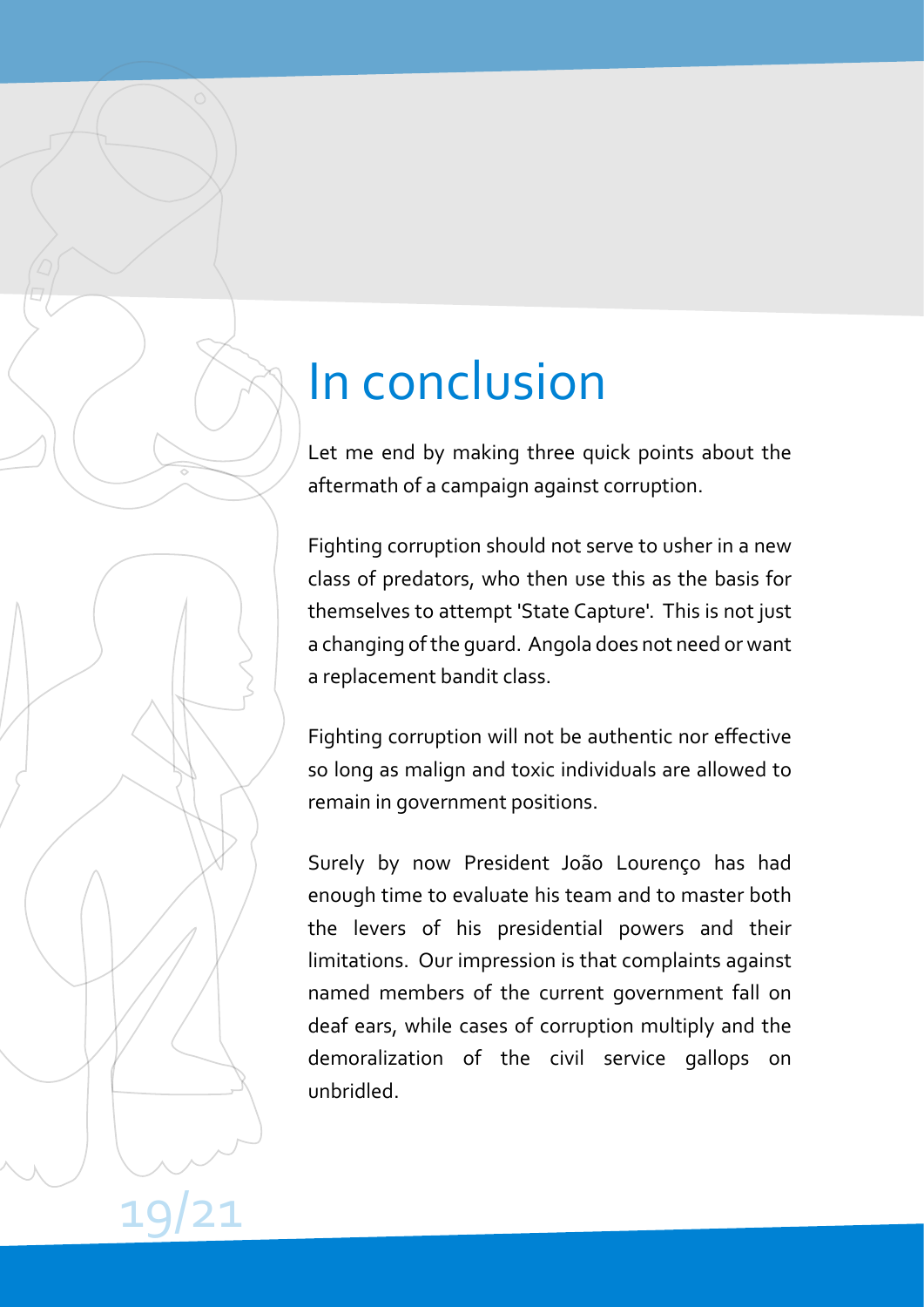In general, Angolans need to recognize that the country's biggest problem is not people, but the value attributed to them, to the system and to its institutions. As important as it is to report corruption, it is also fundamental to organize public administration to prevent corruption and to count on a judiciary that is both impartial and competent. I would argue that this should be the focus of social advocacy against corruption, so that future complaints don't just fall through the holes in the system. Unless the system and its institutions are reformed, radically altering the understanding of what it is to "be Angolan", I fear the country will remain hobbled by underdevelopment and once again will be exposed to state capture.

That's why it is time to start afresh, this time to deepen our effectiveness against the scourge of corruption.